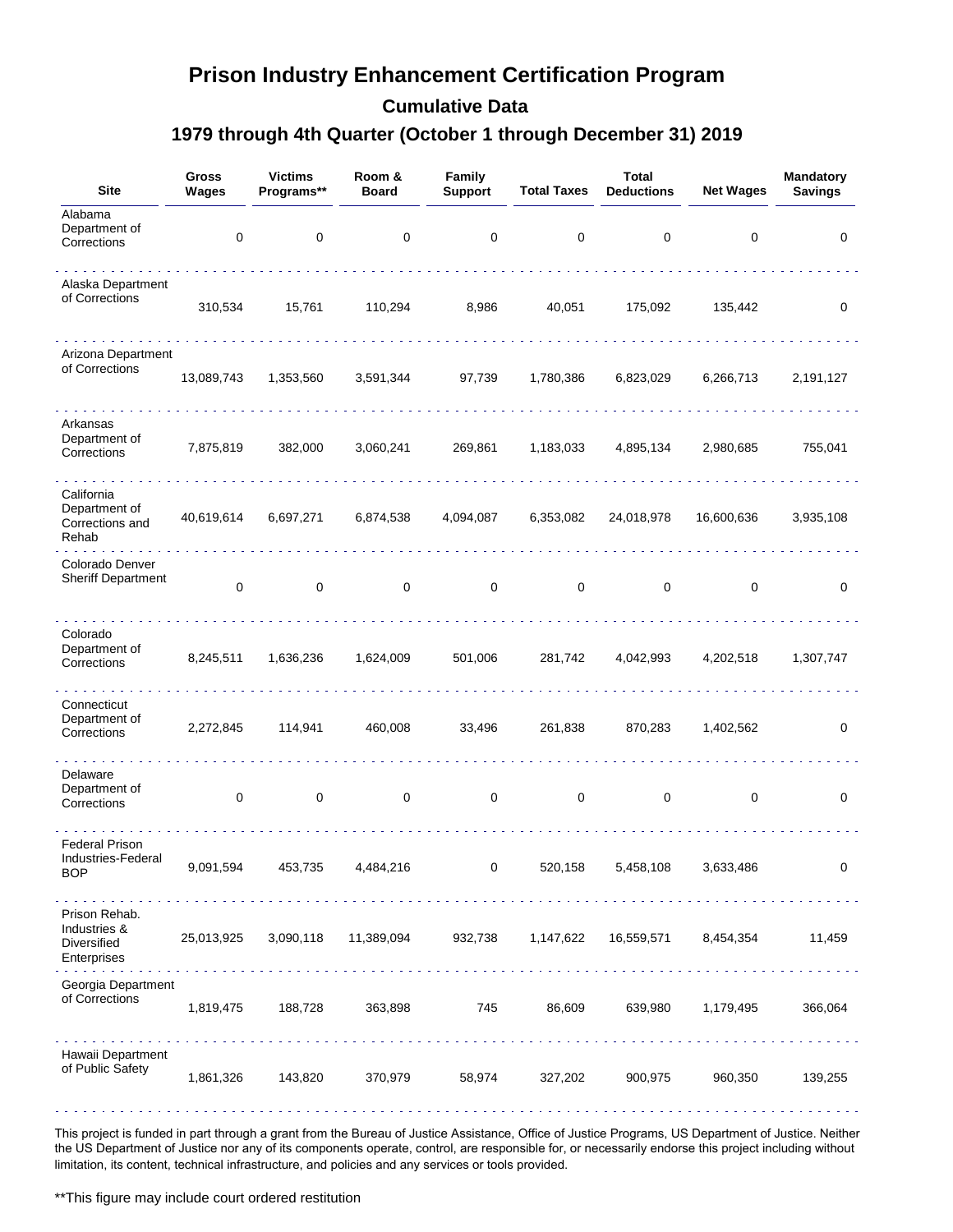# **Prison Industry Enhancement Certification Program**

**Cumulative Data**

### **1979 through 4th Quarter (October 1 through December 31) 2019**

| <b>Site</b>                                              | <b>Gross</b><br>Wages | <b>Victims</b><br>Programs**   | Room &<br><b>Board</b> | Family<br><b>Support</b> | <b>Total Taxes</b>               | Total<br><b>Deductions</b> | <b>Net Wages</b> | <b>Mandatory</b><br><b>Savings</b> |
|----------------------------------------------------------|-----------------------|--------------------------------|------------------------|--------------------------|----------------------------------|----------------------------|------------------|------------------------------------|
| Idaho Department of<br>Correction                        | 27,671,790            | 1,475,545                      | 7,773,178              | 568,549                  | 4,107,346                        | 13,924,618                 | 13,747,172       | 2,583,838                          |
| Indiana Department<br>of Correction                      | 46,632,660            | 4,671,611                      | 18,691,736             | 321                      | 5,831,063                        | 29,194,731                 | 17,437,929       | 9,233,835                          |
| Iowa Department of<br>Corrections                        | 55,408,007            | 9,142,976                      | 22,521,426             | 3,799,117                | 10,910,658                       | 46,374,178                 | 9,033,829        | 3,000,964                          |
| Kansas Department<br>of Corrections                      | 136,629,492           | 6,590,331                      | 33,512,381             | 734,282                  | 22,745,735                       | 63,582,729                 | 73,046,763       | 5,863,059                          |
| Kentucky<br>Department of<br>Corrections                 | 0                     | $\mathsf 0$                    | 0                      | $\mathbf 0$              | 0                                | 0                          | 0                | 0                                  |
| Louisiana<br>Department of<br>Public Safety and<br>Corrs | 1,736,179             | 157,246                        | 471,618                | 0                        | 264,948                          | 893,812                    | 842,367          | 187,237                            |
| Maine Department<br>of Corrections                       | 1,400,516             | 69,149                         | 252,045                | 43,877                   | 75,914                           | 440,984                    | 959,531          | 3,202                              |
| Maryland Division of<br>Correction                       | 886,978               | 97,086                         | 266,094                | 8,827                    | 68,750                           | 440,757                    | 446,221          | 2,706                              |
| Michigan State<br>Industries; Michigan<br><b>DOC</b>     | $\mathbf 0$           | 0                              | 0                      | 0                        | 0                                | 0                          | 0                | 0                                  |
| Hennepin County<br><b>Adult Correctional</b><br>Facility | 1,689,499             | 0                              | 646,915                | 32,956                   | 14,307                           | 694,178                    | 995,321          | 0                                  |
| Minnesota<br>Department of<br>Corrections                | 93,728,966            | 6,718,994                      | 45,086,152             | 6,754,453                | 7,886,437                        | 66,446,037                 | 27,282,929       | 47,552                             |
| Mississippi Prison<br><b>Industries Corp</b>             | 2,995,831             | 280,786<br>and and and and and | 850,466                | 130,901                  | idi di di di di di di di d<br>25 | 1,262,178                  | 1,733,653        | 0                                  |
| Missouri Department<br>of Corrections                    | 785,341               | 39,267                         | 196,338                | 59,229                   | 91,963                           | 386,797                    | 398,544          | 0                                  |

\*\*This figure may include court ordered restitution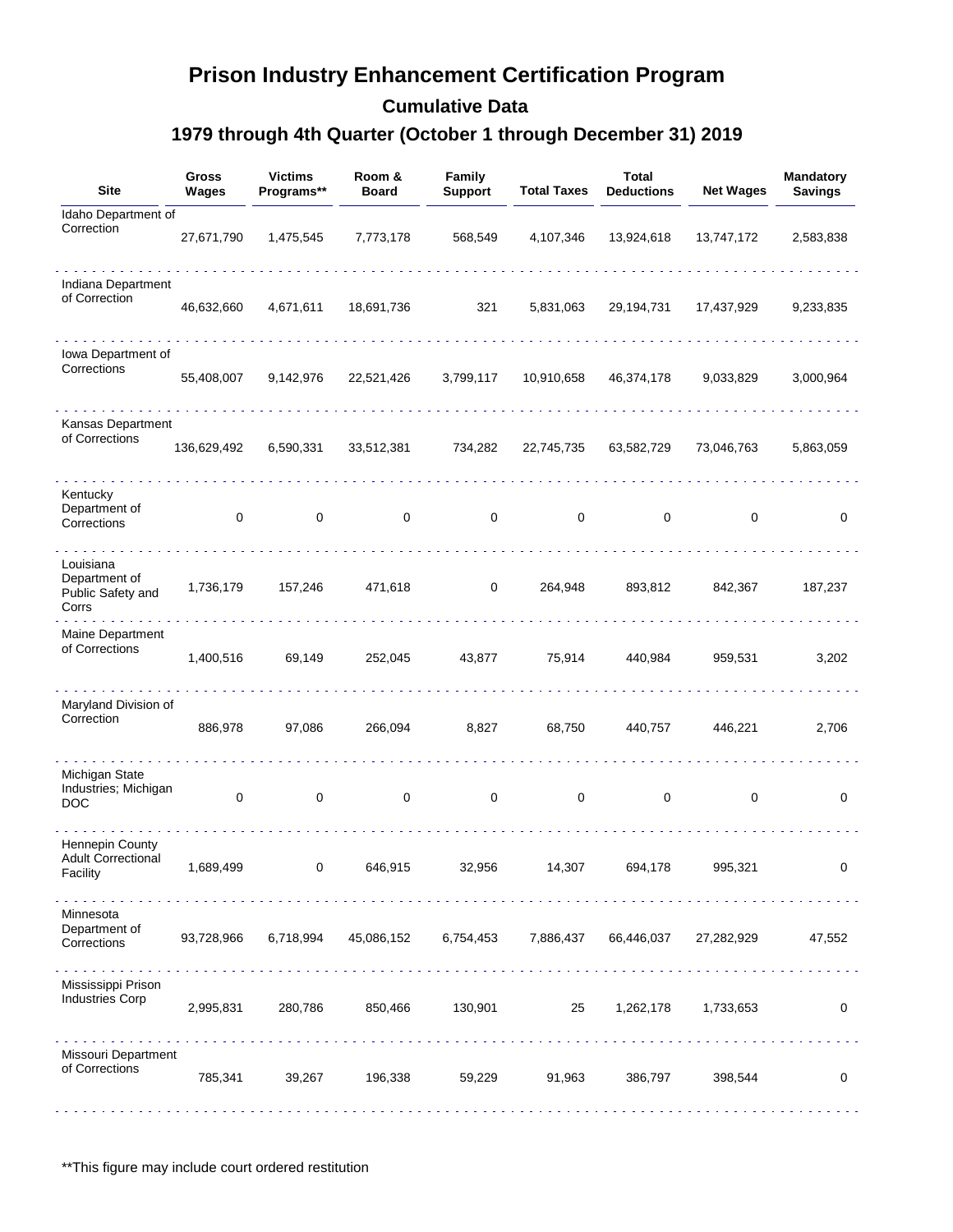## **Prison Industry Enhancement Certification Program**

**Cumulative Data**

### **1979 through 4th Quarter (October 1 through December 31) 2019**

| <b>Site</b>                                                              | <b>Gross</b><br><b>Wages</b> | <b>Victims</b><br>Programs** | Room &<br><b>Board</b> | Family<br><b>Support</b> | <b>Total Taxes</b> | Total<br><b>Deductions</b> | <b>Net Wages</b> | <b>Mandatory</b><br><b>Savings</b> |
|--------------------------------------------------------------------------|------------------------------|------------------------------|------------------------|--------------------------|--------------------|----------------------------|------------------|------------------------------------|
| Montana<br>Department of<br>Corrections                                  | 716,172                      | 87,143                       | 274,429                | 62,305                   | 80,737             | 504,614                    | 211,558          | 16,696                             |
| Nebraska<br>Department of<br>Correctional Services <sup>21,193,720</sup> |                              | 1,064,861                    | 4,689,368              | 2,737,431                | 3,077,446          | 11,569,106                 | 9,624,613        | 2,493,735                          |
| Nevada Department<br>of Corrections                                      | 30,020,397                   | 1,496,992                    | 8,257,088              | 472,111                  | 2,183,705          | 12,409,897                 | 17,610,500       | 96,550                             |
| New Hampshire,<br><b>Belknap County</b><br>Dept of Corrs                 | 121,555                      | 5,811                        | 41,317                 | 906                      | 15,922             | 63,957                     | 57,598           | 0                                  |
| New Hampshire,<br><b>Strafford County</b><br>Dept of Corrs               | 2,970,266                    | 148,878                      | 1,647,974              | 14,500                   | 36,414             | 1,847,766                  | 1,122,500        | 386,826                            |
| New Mexico<br>Corrections<br>Department                                  | 64,358                       | 10,203                       | 0                      | 2,696                    | 5,381              | 18,280                     | 46,078           | 0                                  |
| North Carolina<br>Department of<br>Correction                            | 10,834,611                   | 567,511                      | 2,735,327              | 486,361                  | 1,889,272          | 5,678,470                  | 5,156,141        | 7,964                              |
| North Dakota Dept<br>of Corrs and<br>Rehabilitation                      | 1,314,969                    | 65,816                       | 579,954                | 215,858                  | 127,954            | 989,582                    | 325,387          | 49,007                             |
| Ohio Department of<br>Rehabilitation and<br>Corrections                  | 83,075                       | 16,598                       | 21,786                 | 93                       | 15,432             | 53,909                     | 29,166           | 0                                  |
| Oklahoma<br>Department of<br>Corrections                                 | 5,815,947                    | 276,384                      | 1,769,886              | 188,543                  | 932,069            | 3,166,882                  | 2,649,065        | 327,335                            |
| <b>Oregon Corrections</b><br>Enterprises                                 | 14,718,924                   | 730,946                      | 9,104,055              | 668,865                  | 1,194,925          | 11,698,791                 | 3,020,132        | 0                                  |
| South Carolina<br>Department of<br>Corrections                           |                              | 167,404,231 31,116,556       | 27,073,726             | 16,853,168               | 20,665,572         | 95,709,022                 | 71,695,209       | 14,793,789                         |
| South Dakota<br>Department of<br>Corrections                             | 13,695,740                   | 821,483                      | 4,643,474              | 821,543                  | 2,093,736          | 8,380,236                  | 5,315,503        | 230,273                            |

\*\*This figure may include court ordered restitution